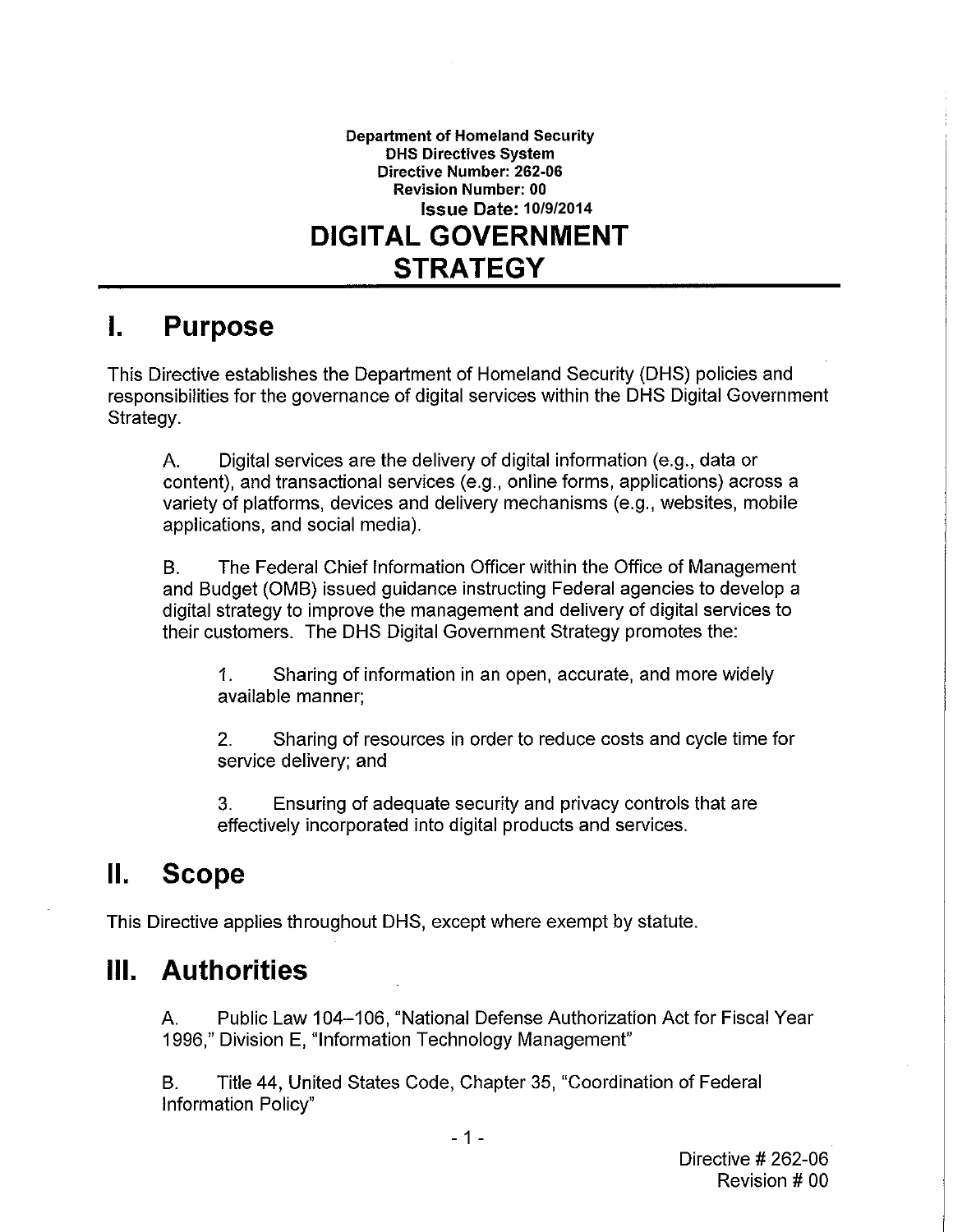C. Executive Order 13571, "Streamlining Service Delivery and Improving Customer Service"

D. OMB, "Digital Government: Building a 21st Century Platform to Better Serve the American People"

E. OMB Memorandum M-10-06, "Open Government Directive"

F. OMB Memorandum M-11-24, "Implementing Executive Order 13571 on Streamlining Service Delivery and Improving Customer Service"

G. OMB Memorandum M-13-13, "Open Data Policy- Managing Information as an Asset"

H. OHS Delegation 04000, "Delegation for Information Technology"

I. OHS Directive 103-01, "Enterprise Data Management"

J. Information Technology Infrastructure Services Governance Board, Digital Government Strategy Senior Advisory Council Charter, dated November 29, 2012

## **IV. Responsibilities**

## A. The **DHS Chief Information Officer (CIO):**

1. Serves as the technical lead for the OHS Digital Government Strategy, including the digital service platform and infrastructure development;

2. Oversees the coordination across the Department to develop and maintain data management systems, data dissemination, and digital information processes;

3. Provides the reports to OMB and throughout the Department, Implementing the specific digital government strategy milestones; and

4. Consults and coordinates all OHS Digital Government Strategy investments, and coordinates with the Chief Acquisition Officer as required, pursuant to the requirements of the Clinger-Cohen Act and other applicable laws.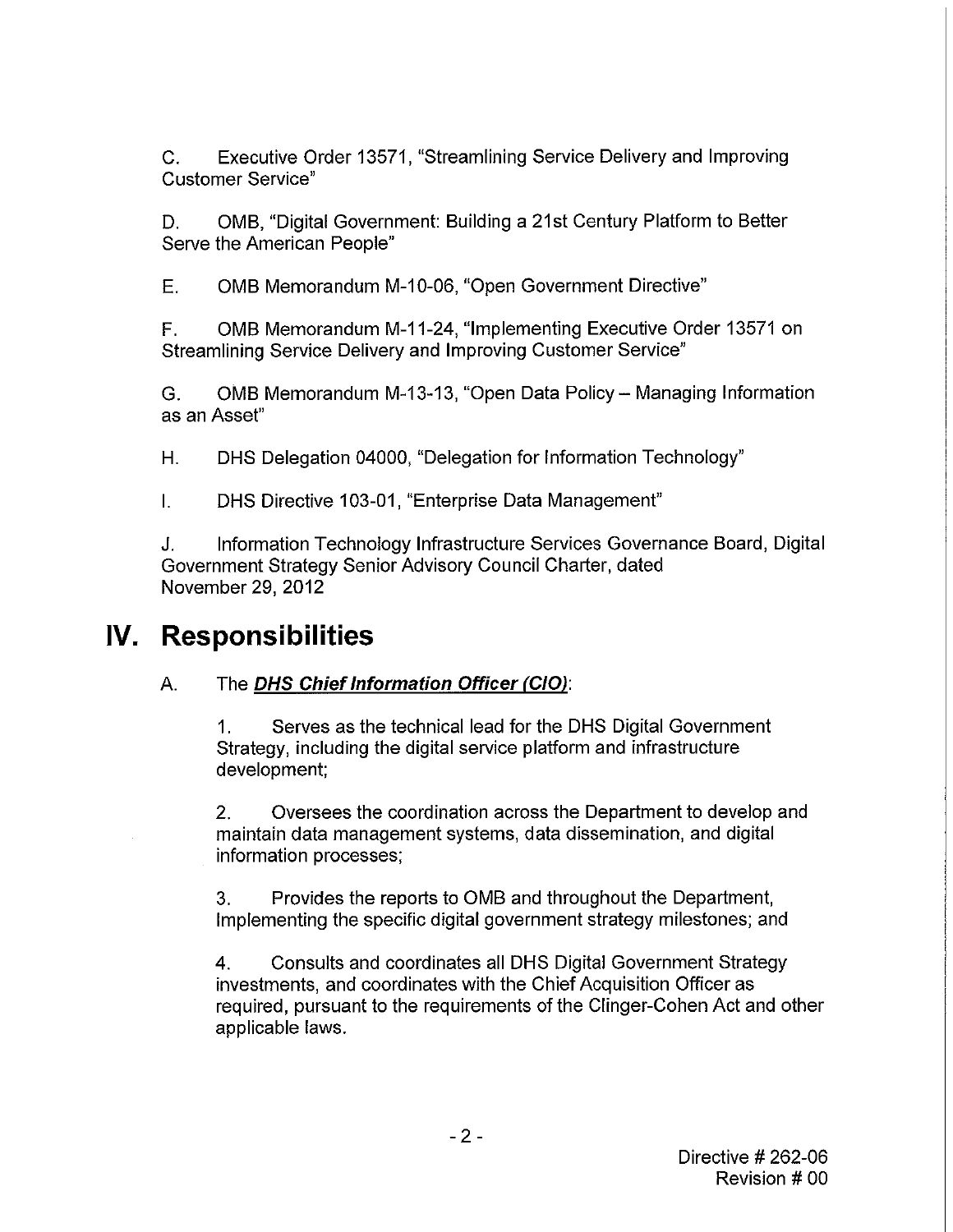### B. The **Assistant Secretary, Office of Public Affairs:**

1. Serves as the primary business lead for strategic digital services related to public information dissemination and integration of those services into public web and social media platforms;

2. Coordinates the execution of strategies that meet the needs and preferences of internal and external customers;

3. Coordinates and provides oversight for public web and social media content management across the Department;

4. Participates in the DHS Digital Government Strategy development; and

5. Serves as the coordinator (or appoints a designee) between and among the Department, Component Public Affairs Officials, and web masters.

C. The **Component heads** participate in the DHS Digital Government Strategy, by overseeing the implementation of this Directive within their respective Components.

### D. The **Component Chief Information Officers**:

1. Participate or appoint a Component representative to develop a unified approach to govern the Department's Digital Government Strategy;

2. Develop and coordinate an integrated operational digital service framework as established by the DHS CIO;

3. Provide a secure and rapidly scalable infrastructure to support mobility; and

4. Identify opportunities for disseminating high value and trusted data to the public and innovators using open standards and machine-readable formats in coordination with the DHS CIO.

### E. The **Digital Government Strategy Senior Advisory Council:**

1. Develops and implements a governance structure for digital services;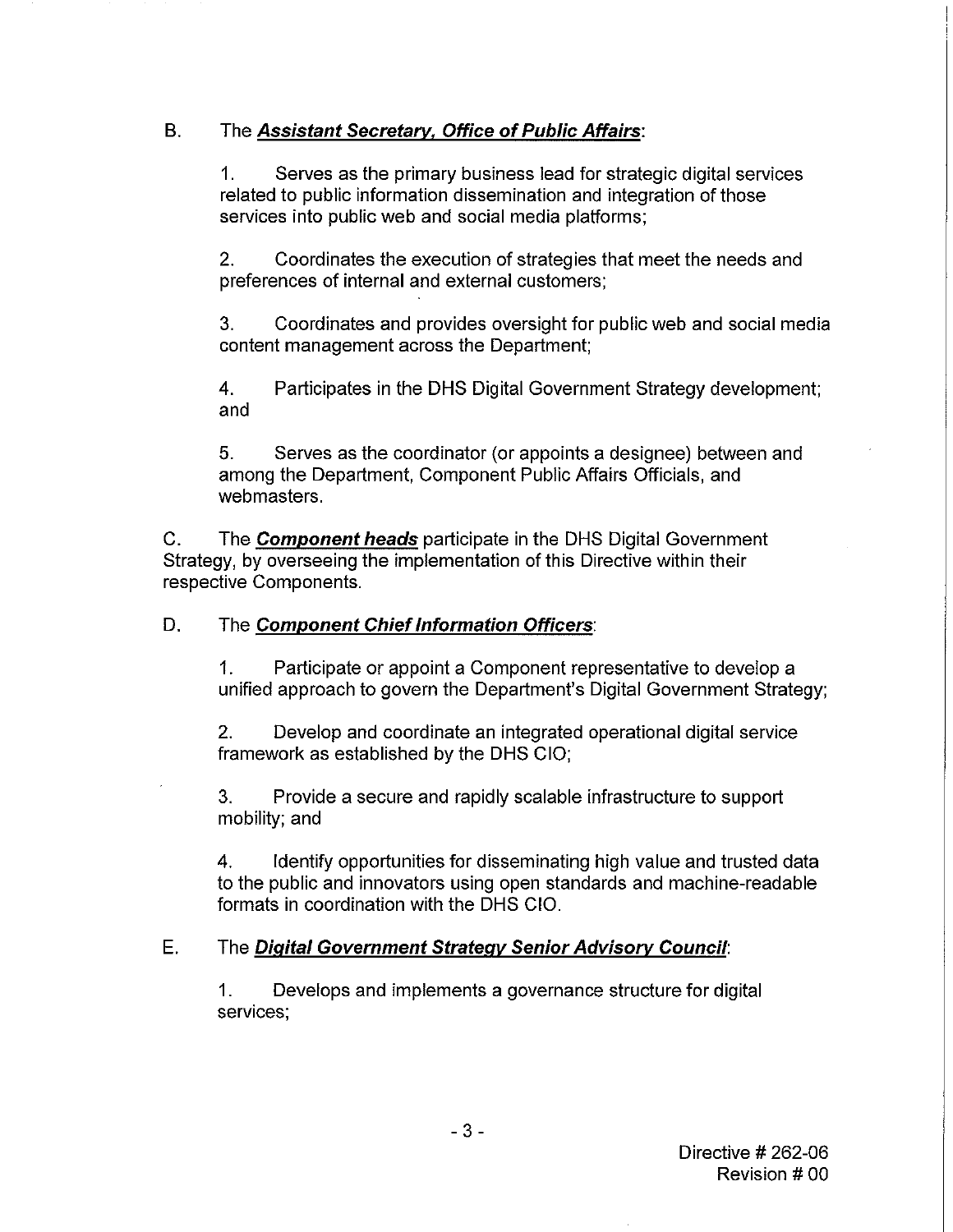2. Works at the direction of the Information Technology Infrastructure Services Governance Board with leadership and staff from the Office of the Chief Information Officer, along with corresponding Component representatives, to develop a unified approach to governing the Department's digital government strategy;

3. Establishes and implements the Department's approach to digital services governance;

4. Implements specific digital government strategy milestones;

5. Coordinates with the Office of Public Affairs and OHS Components to gather requirements for technical service delivery, provide governance, and performance tracking;

6. Establishes specific, measurable goals for delivering better services at a lower cost; and

7. Identifies opportunities for disseminating high value and trusted data to the public and innovators using open standards and machinereadable formats.

## **V. Policy and Requirements**

A. OHS is committed to fulfilling the requirements of OMB's guidance document, Digital Government: Building a 21st Century Platform to Better Serve the American People by:

1. Providing mission and business program support through a Digital Government Strategy that is information and customer-centric, leverages existing resources to the greatest extent possible, and ensures that digital content incorporates adequate privacy, records, and security controls.

2. Establishing the framework to provide the public, entrepreneurs, and homeland security programs with the ability to better leverage valuable OHS data to further advance innovative applications and beneficial services.

3. Focusing on innovating with less to deliver better digital services, and specifically promote an overall approach to increase returns on Information Technology (IT) investments, reduce waste and duplication, and improve the effectiveness of IT solutions through the use of shared services.